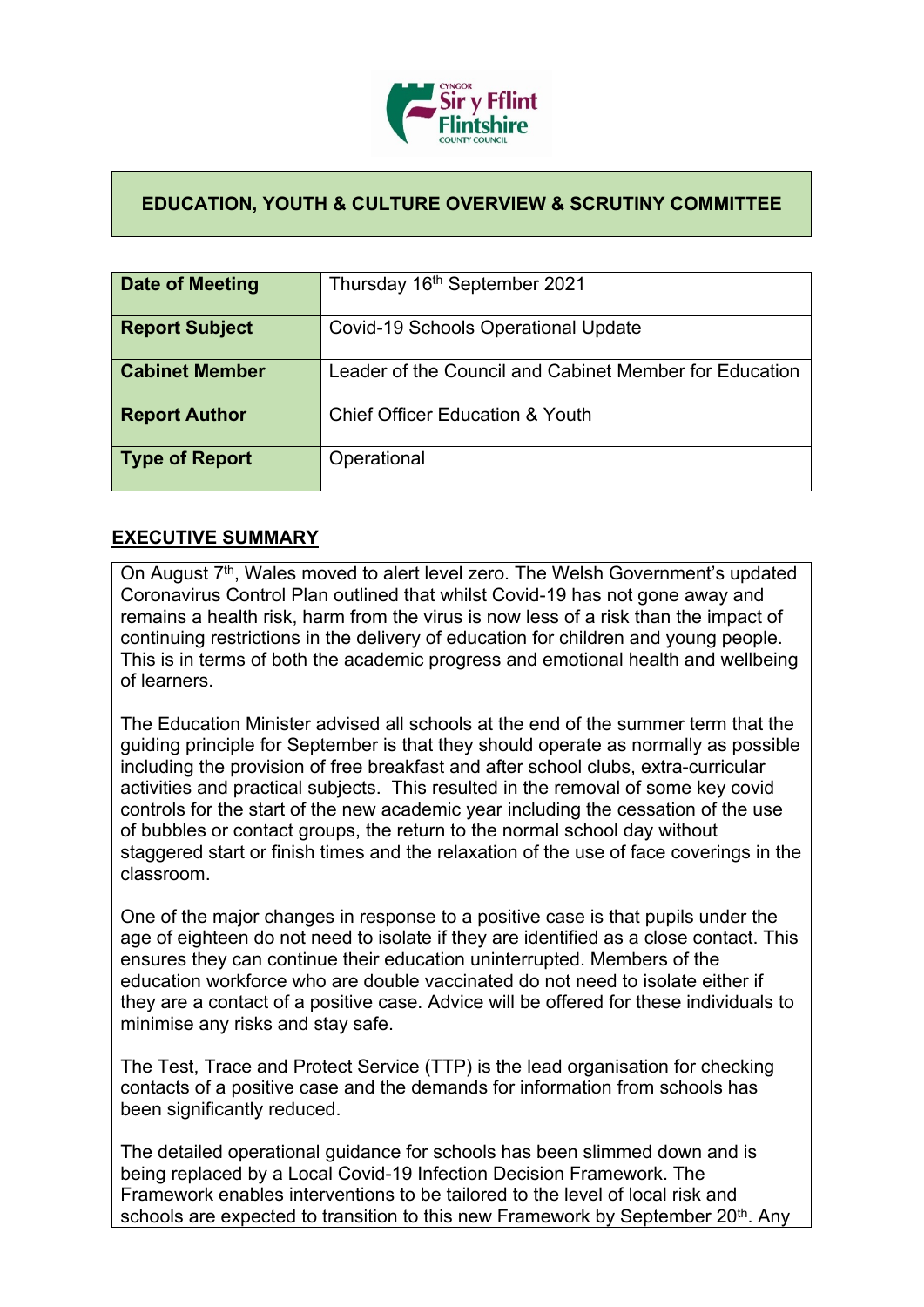decision to escalate covid controls in response to a local outbreak will be taken jointly by local authority officers, public health officials and the school leadership team.

Schools continue to have detailed risk assessments in place to ensure a suitable hierarchy of controls and these are now being amended to align with the new Framework.

All Flintshire schools opened successfully at the start of the new academic year.

| <b>RECOMMENDATIONS</b>                                                                                                                                                                             |
|----------------------------------------------------------------------------------------------------------------------------------------------------------------------------------------------------|
| That Members note the arrangements for the safe return to schools as<br>outlined in the revised Welsh Government Covid-19 Operational Guidance<br>and Local Covid-19 Infection Decision Framework. |

## **REPORT DETAILS**

| 1.00 | <b>EXPLAINING THE COVID-19 SCHOOLS OPERATIONAL UPDATE</b>                                                                                                                                                                                                                                                                                                                                                                                                                                                           |
|------|---------------------------------------------------------------------------------------------------------------------------------------------------------------------------------------------------------------------------------------------------------------------------------------------------------------------------------------------------------------------------------------------------------------------------------------------------------------------------------------------------------------------|
|      |                                                                                                                                                                                                                                                                                                                                                                                                                                                                                                                     |
| 1.01 | In July, the First Minister published the updated Coronavirus Control Plan<br>for Wales and on August 7 <sup>th</sup> , Wales moved to alert level zero. The control<br>plan outlined that whilst Covid-19 has not gone away and remains a health<br>risk, harm from the virus is now less of a risk than the impact of continuing<br>restrictions in the delivery of education for children and young people. This<br>is in terms of both the academic progress and emotional health and<br>wellbeing of learners. |
|      | The context has also shifted significantly since earlier lockdowns, with the<br>high percentage of the population in Wales, and locally in Flintshire, now<br>having been vaccinated. There is also the medical evidence supporting the<br>view that there is a relatively low risk of serious illness from the virus in<br>children and young people.                                                                                                                                                              |
| 1.02 | Just before the end of the summer term the Education Minister, Jeremy<br>Miles SM, sent a letter to all schools outlining the main changes for the<br>start of the new academic year. These included:                                                                                                                                                                                                                                                                                                               |
|      | no longer recommending the routine use of face coverings in<br>classrooms                                                                                                                                                                                                                                                                                                                                                                                                                                           |
|      | no longer recommending the use of contact groups/bubbles                                                                                                                                                                                                                                                                                                                                                                                                                                                            |
|      | resuming normal session times and ceasing the temporary<br>legislation which enabled staggered start and finish times                                                                                                                                                                                                                                                                                                                                                                                               |
|      | secondary pupils and education workforce staff were encouraged<br>to undertake lateral flow tests before returning to school                                                                                                                                                                                                                                                                                                                                                                                        |
|      | During the school holidays it was then confirmed that learners under<br>eighteen years of age do not need to isolate if they are identified as a<br>close contact of a positive case. Adults who have received two doses of                                                                                                                                                                                                                                                                                         |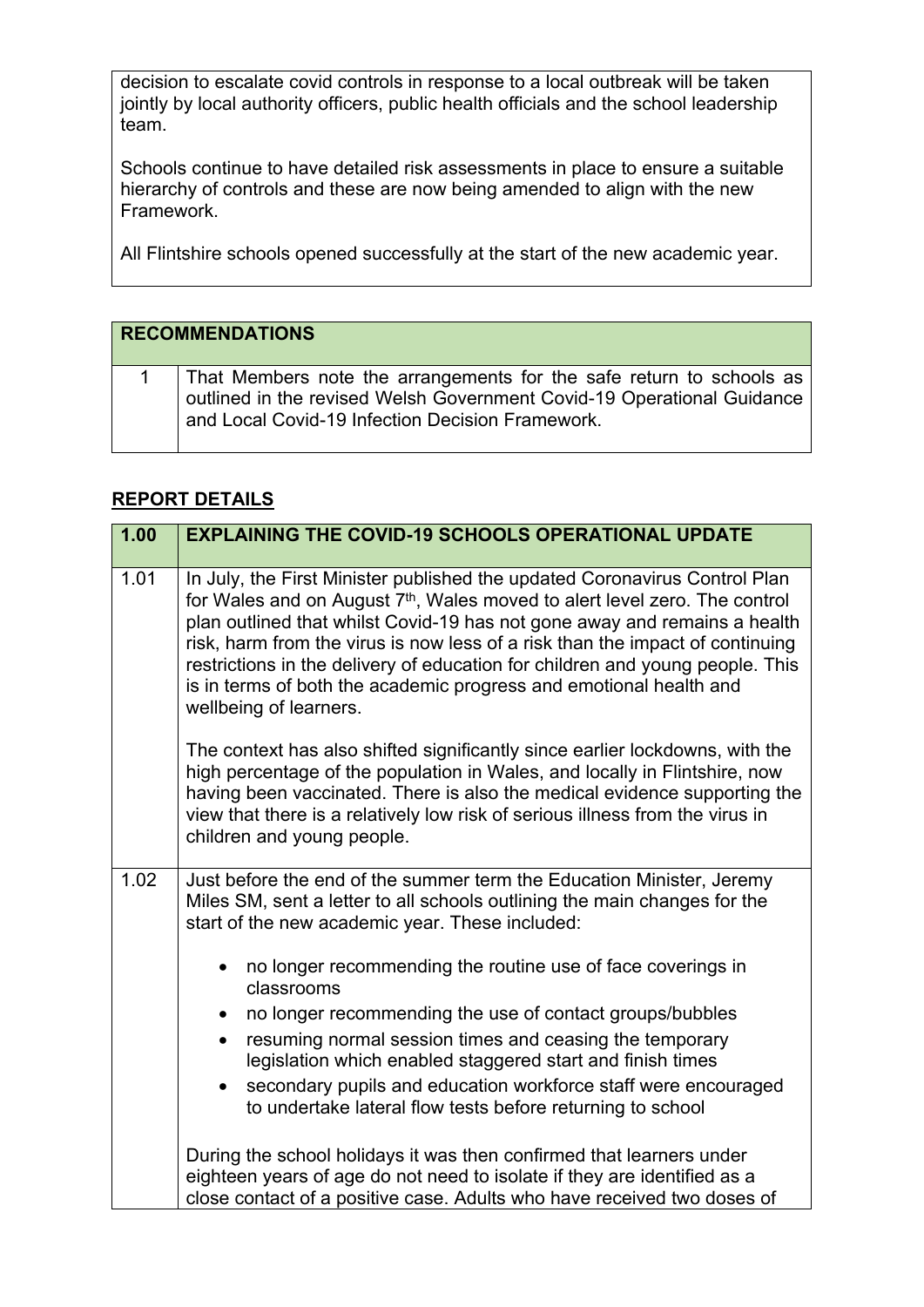|      | the vaccine (and 14 days has expired since their second dose) also do not<br>need to self-isolate if they are a close contact.                                                                                                                                                                                                                                                                                                                                                                                         |
|------|------------------------------------------------------------------------------------------------------------------------------------------------------------------------------------------------------------------------------------------------------------------------------------------------------------------------------------------------------------------------------------------------------------------------------------------------------------------------------------------------------------------------|
|      | It was also clarified that the Test, Trace and Protect (TTP) service would<br>be the lead organisation for gathering information from positive cases to<br>identify contacts and give the definitive advice to those contacts on<br>whether or not they needed to isolate. The TTP service has access to the<br>NHS vaccination database to be able to check the vaccination status of<br>individuals. Schools will only be asked for further information in relation to<br>a positive case if the TTP team needed it. |
| 1.03 | The guiding principle for the return to school is that they should operate as<br>normally as possible including the provision of free breakfast and after<br>school clubs, extra-curricular activities and practical subjects.                                                                                                                                                                                                                                                                                         |
| 1.04 | The main emphasis is on trying to stop the virus being brought into the<br>school in the first instance. Secondary aged pupils and the education<br>workforce are currently recommended to continue with the twice weekly<br>testing regime that was in place in the summer term to quickly identify<br>cases and isolate them. This approach is under regular review by Welsh<br>government (WG).                                                                                                                     |
|      | Parents are encouraged to be vigilant and not send their children to school<br>if they are displaying any of the three main symptoms of Covid-19:<br>a new continuous cough<br>fever or high temperature<br>loss of, or change in, sense of smell or taste                                                                                                                                                                                                                                                             |
|      | The pupil should isolate immediately and it is recommended that they take<br>a PCR test.                                                                                                                                                                                                                                                                                                                                                                                                                               |
|      | This equally applies to the education workforce                                                                                                                                                                                                                                                                                                                                                                                                                                                                        |
| 1.05 | The use of a 'warn and inform' approach will be the main strategy when a<br>positive case is identified in a school. This approach reinforces key<br>messages about the risk to others from the virus e.g. being vigilant for<br>symptoms, avoiding contact with vulnerable family and friends, avoiding<br>hospital and care home visits for 10 days and seeking a test at the sign of<br>any symptoms, however mild.                                                                                                 |
| 1.06 | Schools are now very skilled in developing and monitoring risk<br>assessments and adjusted them for the start of the new academic year.<br>The key controls that still need to be in place are good ventilation, good<br>hand and respiratory hygiene and regular cleaning.                                                                                                                                                                                                                                            |
|      | Where schools have used other effective control measures, e.g. use of<br>one way systems, wearing of face coverings in communal areas,<br>playground zoning etc. they can choose to continue to use them. This will<br>be determined by each individual school based on their building and their<br>operational model.                                                                                                                                                                                                 |
|      | Whilst face coverings are not recommended in classrooms, if any<br>individual (pupil or staff) wishes to wear them they should not be                                                                                                                                                                                                                                                                                                                                                                                  |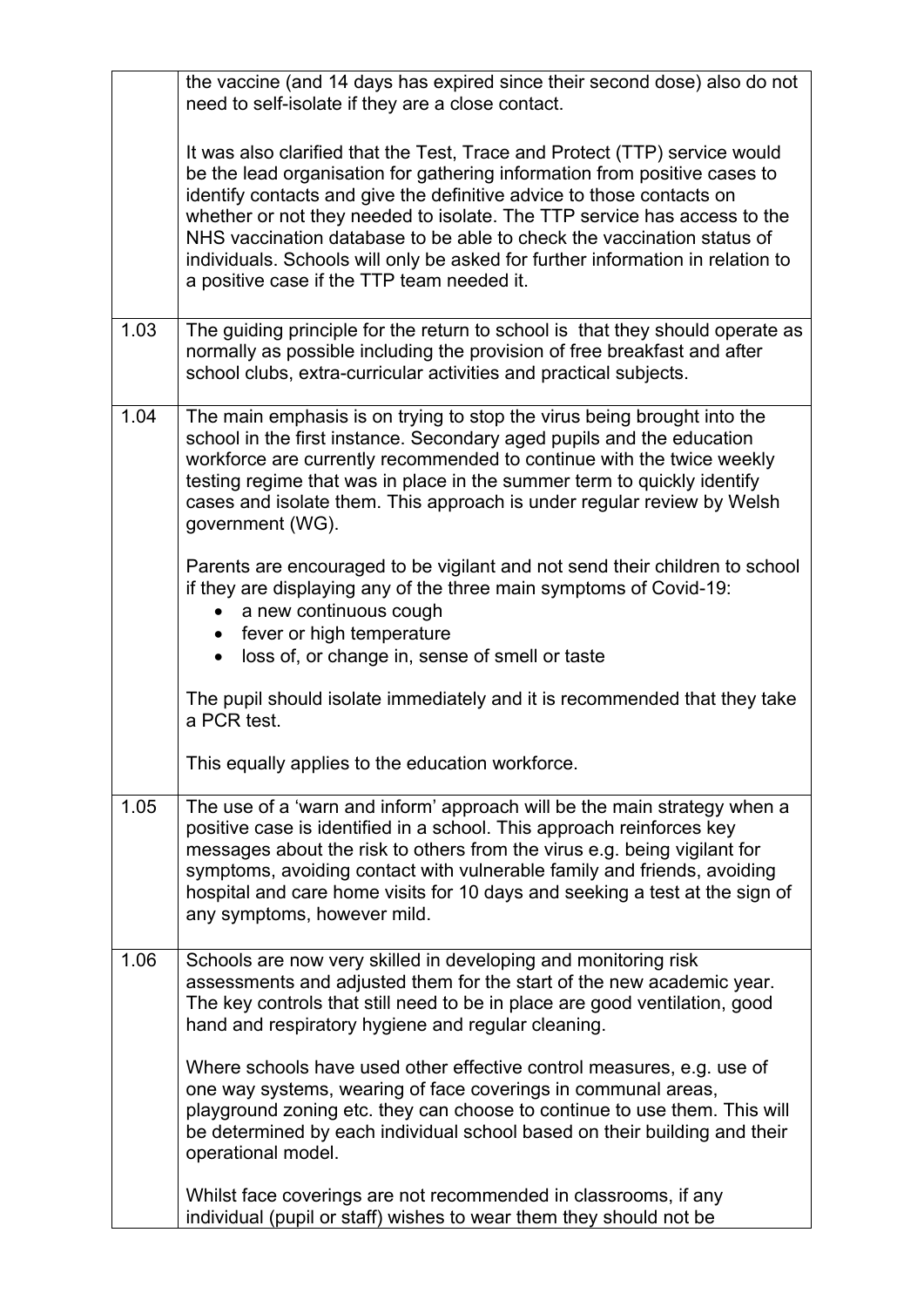|      | prevented. Face coverings are also still required on school transport for<br>secondary learners.                                                                                                                                                                                                                                                                                                                                                                                                                                                                                                                                                                                                                                                                                                                                                                                                                                                                                                         |
|------|----------------------------------------------------------------------------------------------------------------------------------------------------------------------------------------------------------------------------------------------------------------------------------------------------------------------------------------------------------------------------------------------------------------------------------------------------------------------------------------------------------------------------------------------------------------------------------------------------------------------------------------------------------------------------------------------------------------------------------------------------------------------------------------------------------------------------------------------------------------------------------------------------------------------------------------------------------------------------------------------------------|
| 1.07 | Welsh Government have also advised that cleaning regimes need to be<br>proportionate and in line with other communicable diseases. Schools do<br>not need to set aside specific days for deep cleaning and should focus<br>more on regular, quality cleaning and particularly in high touch areas. In<br>the event of a confirmed case in a school then a deep clean of the area is<br>still recommended to reduce transmission.                                                                                                                                                                                                                                                                                                                                                                                                                                                                                                                                                                         |
| 1.08 | As part of the change to national alert level zero and to streamline the<br>range of operational guidance in relation to COVID-19, WG has introduced<br>a Local Covid-19 Infection Control Decision Framework and will scale back<br>specific schools operational guidance. The Framework enables<br>interventions to be tailored to the level of local risk and schools are<br>expected to transition to this new Framework by September 20th.                                                                                                                                                                                                                                                                                                                                                                                                                                                                                                                                                          |
| 1.09 | The Framework is available under the List of Accessible Background<br>Documents below, and sets out national risk ratings and descriptions of<br>actions to be taken based on a number of key factors. It is designed to<br>allow local decisions to be taken to escalate/de-escalate covid control<br>measures. Schools would not be expected to make the decision to<br>introduce greater controls - it would be a decision taken by local authority<br>officers, public health officials and would be managed through the<br>Council's Protection and Surveillance Group or an Incident Management<br>Team in conjunction with the school. Head teachers and governing bodies<br>have welcomed this joint approach to decision making in the event of a<br>significant outbreak or cluster of cases.<br>Welsh Government is in the process of refining the trigger points for<br>moving between the control levels to ensure a consistent approach and we<br>expect to receive this document shortly. |
| 1.10 | Our Corporate Health and Safety Team, who have provided excellent<br>advice and guidance to schools throughout the pandemic, have devised a<br>refreshed risk assessment template to reflect the new national framework<br>for schools to use.                                                                                                                                                                                                                                                                                                                                                                                                                                                                                                                                                                                                                                                                                                                                                           |
| 1.11 | In the event of a major outbreak of Covid-19 in a school then the Public<br>Health Wales Disease Outbreak Plan will be followed. The TTP service will<br>consider if the cases are linked and this may trigger an Incident<br>Management Team to review the situation and consider invoking more<br>controls as outlined in the Infection Control Framework. There would also<br>be a suitable communication strategy developed for advising the school<br>community.                                                                                                                                                                                                                                                                                                                                                                                                                                                                                                                                    |
| 1.12 | Children and young people are no longer considered to be clinically<br>extremely vulnerable with respect to Covid-19. However, there may be a<br>small number who could be advised by their own specialists to isolate or<br>reduce social contact because of their medical condition or treatment. In<br>this case, the emphasis will always be to follow the advice of their medical<br>practitioner.                                                                                                                                                                                                                                                                                                                                                                                                                                                                                                                                                                                                  |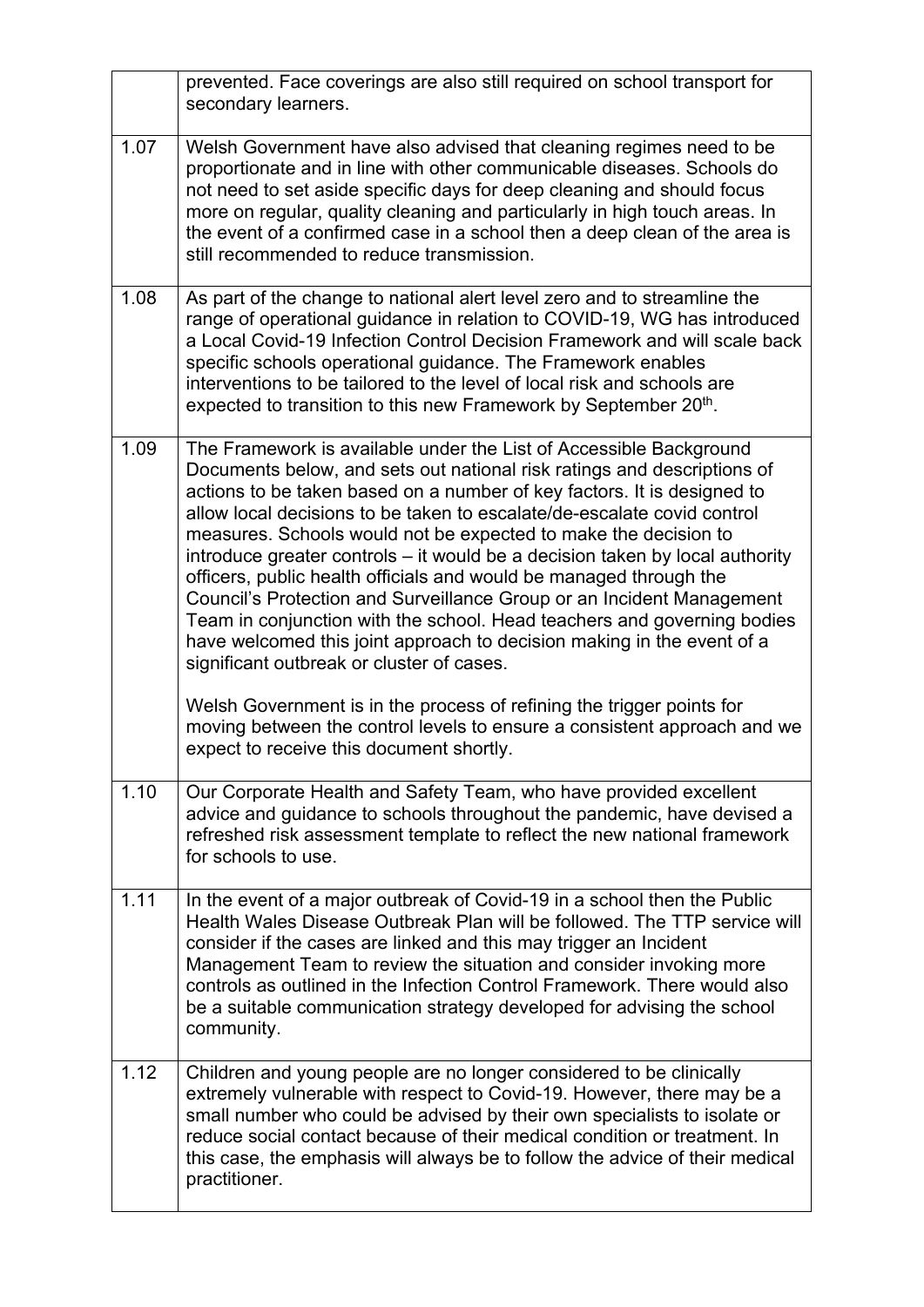|      | Staff who are considered as clinically extremely vulnerable should follow<br>the guidance and discuss with their school how they will be supported.<br>Expert advice is provided to schools through our Occupational Health<br>Team on how to support these individuals.                                                                                                                                                                                                              |
|------|---------------------------------------------------------------------------------------------------------------------------------------------------------------------------------------------------------------------------------------------------------------------------------------------------------------------------------------------------------------------------------------------------------------------------------------------------------------------------------------|
| 1.13 | Members of the education workforce who are 28 weeks pregnant or more<br>should not undertake a public facing role and arrangements for these staff<br>are agreed with Headteachers and advice, where necessary, is provided<br>by our Occupational Health Team.                                                                                                                                                                                                                       |
| 1.14 | Schools manage visitors to their site in line with their risk assessment and<br>will continue to encourage parents not to remain on the school site any<br>longer than necessary when dropping off/collecting their children. In<br>accordance with a recommendation from the Council's Recovery<br>Committee, a letter was sent to all Head teachers and Chairs of Governors<br>to support them in asking parents/visitors to the school site to continue to<br>wear face coverings. |
| 1.15 | All Flintshire schools opened successfully at the start of the new academic<br>year.                                                                                                                                                                                                                                                                                                                                                                                                  |

| 2.00 | <b>RESOURCE IMPLICATIONS</b>                                                                                                                                       |
|------|--------------------------------------------------------------------------------------------------------------------------------------------------------------------|
| 2.01 | <b>Revenue:</b> there are no implications for the approved revenue budget for<br>this service for either the current financial year or for future financial years. |
|      | <b>Capital:</b> there are no implications for the approved capital programme for<br>either the current financial year or for future financial years                |
|      | Human Resources: there are no implications for additional capacity or for<br>any change to current workforce structures or roles.                                  |

| 3.00 | <b>IMPACT ASSESSMENT AND RISK MANAGEMENT</b>                                                                                                                                                            |
|------|---------------------------------------------------------------------------------------------------------------------------------------------------------------------------------------------------------|
| 3.01 | The Education Portfolio maintains a detailed risk register including the<br>impact of Covid-19 on the education workforce and school operations.<br>Schools manage their own individual risk registers. |
|      | The risk register is reviewed on a monthly basis by the Portfolio's Senior<br>Management Team and is reported on regularly to the Council's Recovery<br>Committee.                                      |

| 4.00 | <b>CONSULTATIONS REQUIRED/CARRIED OUT</b> |
|------|-------------------------------------------|
| 4.01 | N/A                                       |